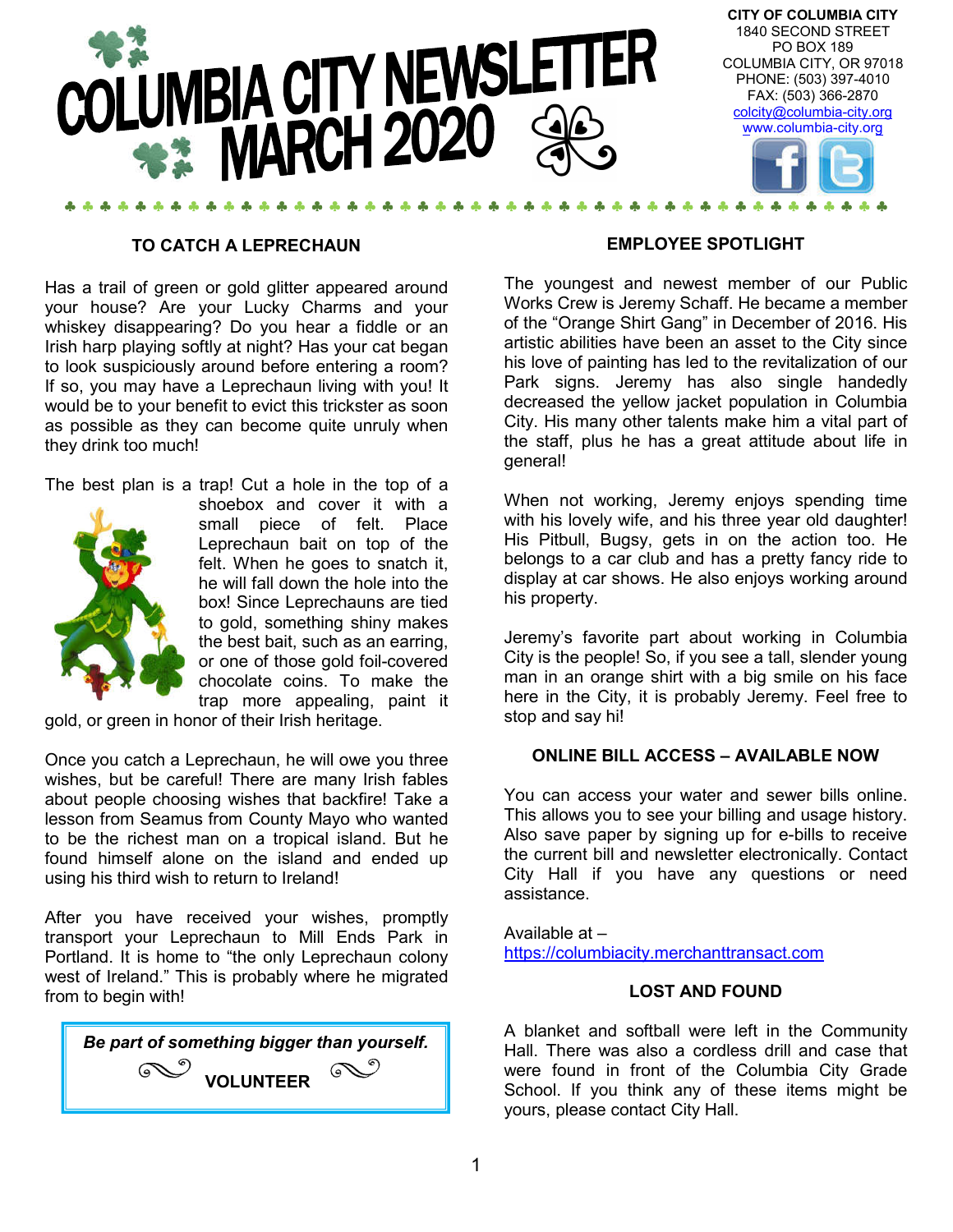

## **DAYLIGHT-SAVINGS TIME BEGINS**

Daylight-savings time begins at 2:00 am on the second Sunday in March. Mark your calendars to set your clocks ahead one hour on March 8, 2020.

## **ST. PATRICK'S DAY DINNER AT CAPLES HOUSE MUSEUM**

Enjoy corned beef and cabbage, colcannon potatoes, dinner rolls and bread pudding. Singing and fun! Guinness Stout, Jameson's or Irish Coffee included for the adults. **Saturday, March 14, 2020 at 6 pm, at the Caples House Museum, 1925 First Street.** Adults \$20/Children 12 and under \$10. Registration is required by March 10. To register, please send an email to CaplesHouse@comcast.net or call (503) 397-5390.

# **VETERANS PARK – BRICKS AVAILABLE**

The final wall of bricks has only 29 spaces available. Honor a special veteran or become a sponsor by purchasing a brick for \$75. All proceeds are used to maintain the Veterans Park. Order forms are available at City Hall or at our website.



# **SPRING CLEANUP DAY**

Spring cleaning is just around the corner! Now is the time to get rid of that junk - old appliances, scrap metal, yard debris, old furniture, bulky waste, unwanted items, etc. The annual Spring Cleanup Day will be held on **Saturday, April 4th, 2020, from 8 am to noon** at the Columbia City School. You can drop off your first two loads of yard debris, trees and limbs for FREE! Extra bulky waste or hard-to-dispose-of items, such as old furniture, lawn mowers, mattresses, etc., and extra loads of yard debris will be accepted for a fee. More information will be in the next issue of the newsletter.

## **RADON RISKS ARE PREVENTABLE**

The Oregon Public Health Division recommends that **all homes test for radon.** Columbia City's geographic location has been identified as a high risk area for radon.

Tests should be done every two to five years. The test kits can be purchased at local hardware and home improvements stores or online from radon test kit supply companies. Testing homes for radon is simple and inexpensive.



For more information visit the Oregon Health Authority website: www.healthoregon.org/radon.



# **NEXT GENERATION OF BOX TOPS FOR EDUCATION IS HERE**

Box Tops is changing to fit today's families. The new and improved mobile app uses state-of-the-art technology to scan your store receipt, find participation products and instantly add Box Tops to your school's earnings online. If you have any questions, visit www.boxtops4education.com. You can bring any remaining paper box tops to City Hall.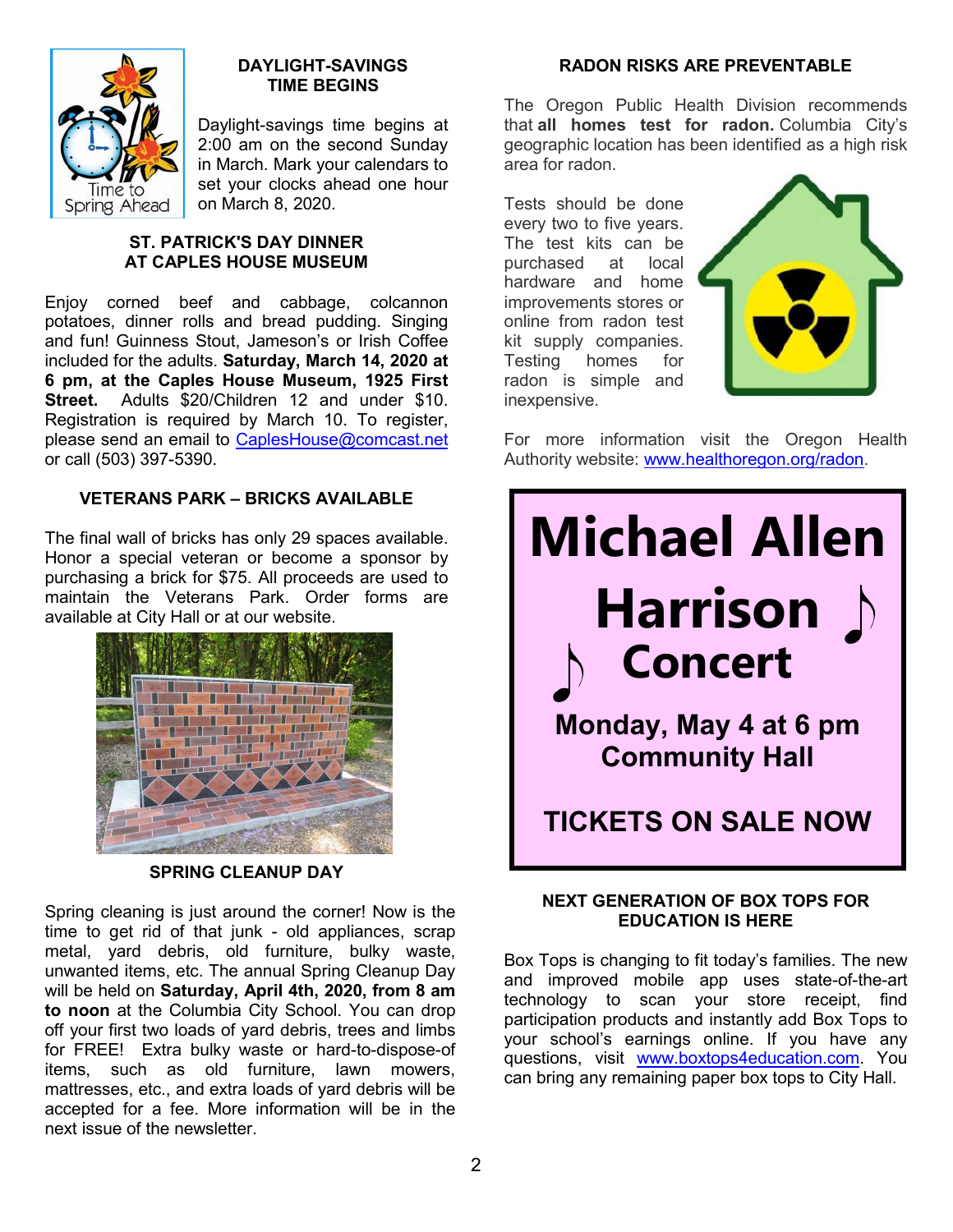## **LIBRARY NEWS**



We are starting to plan this year's Columbia City Celebration, celebrating the library's 20 years in operation! Our kickoff planning meeting is Monday, March 9 at 6:30 pm. Please join us if you'd like to help!

In April, Columbia County Reads will be featuring Warren C. Easley, who writes mysteries based in Portland and the surrounding wine country. Get started reading his books now, in preparation for his visit in mid-April.

**Secondhand Prose:** We are resuming our sales in Secondhand Prose. In March, all cookbooks will be half price.

**Art in the Library:** In March, our featured artist will be Linda Sprau. On April 4 and 5 we will be holding an Altered Books workshop with instructor Marnita Bahmer. We are limited to 10 people, so please sign up and prepay soon in the library! \$15.00 per person.



**New Books at the Library:**  We've added 116 new items to the library in the last month. We also added five Large Print books and there are more on the cart. Noteworthy books include:

*The Library Book* by Susan Orlean (recent best seller)

*Good Economics for Hard Times* by Abhijit Banerjee

*A Deadly Wind: The 1962 Columbus Day Storm* by John Dodge

*Sam Houston and the Alamo Avengers* by Brian Kilmeade (recent best seller)

*The Testaments* by Margaret Atwood (recent best seller)

*A Minute to Midnight* by David Baldacci (recent best seller)

*The Confession Club* by Elizabeth Berg

*The Andromeda Evolution* by Michael Crichton

*No Way to Die* by Warren C. Easley (selection for Columbia County Reads)

*City of Girls* by Elizabeth Gilbert (recent best seller) *The Giver of Stars* by Jojo Moyes (recent best seller) *Dear Edward* by Ann Napolitano (recent best seller)

#### **Library Hours**

Monday and Tuesday 10 am to 2 pm Wednesday and Thursday 3 to 6 pm Saturday 10 am to 2 pm

**Storytime** Every Monday at 11:00 am **City Celebration Planning Meeting** Monday, March  $9<sup>th</sup>$  at 6:30 pm **Friends of the Library Meeting** Monday, March 16<sup>th</sup> at 6 pm **Novel Quilters** Wednesday, March 18<sup>th</sup> at 6:30 pm **Mystery Book Club** Wednesday, March 25 - 7 pm

**Columbia City Community Library**

2000 Second Street / PO Box 189 503-366-8020 / ccclibrary@live.com **Reach our book catalog:**

https://columbiacitycommunitylibrary.follettdestiny.com



### **RENEW YOUR COMMUNITY LINK TO SUPPORT THE FRIENDS OF THE LIBRARY WITH FRED MEYER COMMUNITY REWARDS**

Don't forget! You need to re-link your Fred Meyer Rewards Account every year in order to continue to support the Columbia City Community Library with your Fred Meyer Rewards Card! Just go to the Fred Meyer website and link your Rewards account with the Columbia City Community Library!